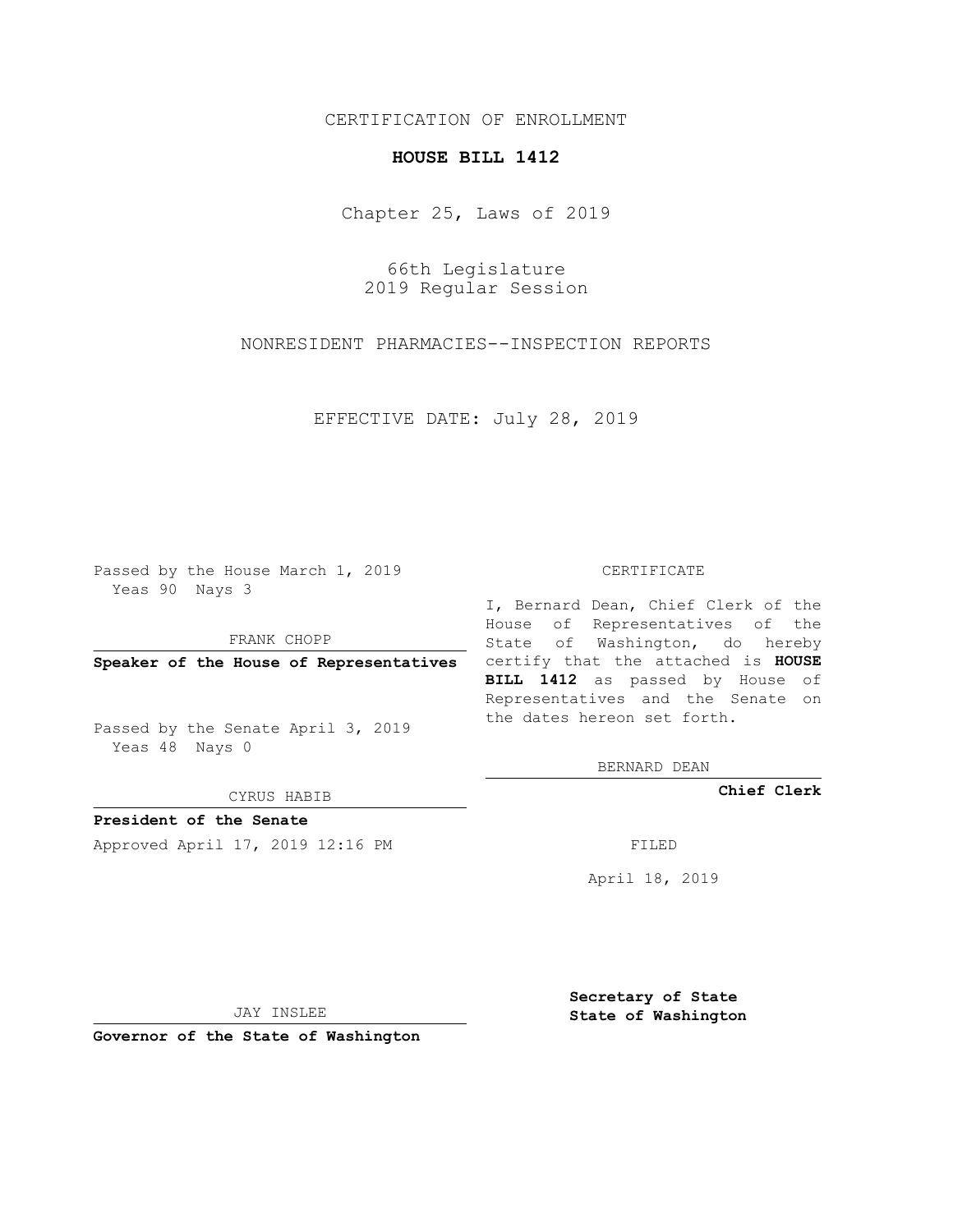## **HOUSE BILL 1412**

Passed Legislature - 2019 Regular Session

**State of Washington 66th Legislature 2019 Regular Session**

**By** Representatives Thai, DeBolt, Slatter, Cody, Jinkins, and Riccelli; by request of Department of Health

Read first time 01/22/19. Referred to Committee on Health Care & Wellness.

1 AN ACT Relating to nonresident pharmacies; and amending RCW 18.64.360.2

3 BE IT ENACTED BY THE LEGISLATURE OF THE STATE OF WASHINGTON:

4 **Sec. 1.** RCW 18.64.360 and 2013 c 19 s 22 are each amended to 5 read as follows:

 (1) For the purposes of this chapter any pharmacy located outside this state that ships, mails, or delivers, in any manner, except when delivered in person to an individual, controlled substances, legend drugs, or devices into this state is a nonresident pharmacy, and shall be licensed by the department of health, and shall disclose to 11 the department the following:

 (a) The location, names, and titles of all owners including corporate officers and all pharmacists employed by the pharmacy who are dispensing controlled substances, legend drugs, or devices to residents of this state. A report containing this information shall be made on an annual basis and within ninety days after a change of 17 location, corporate officer, or pharmacist;

 (b) Proof of compliance with all lawful directions and requests for information from the regulatory or licensing agency of the state or Canadian province in which it is licensed as well as with all requests for information made by the department of health under this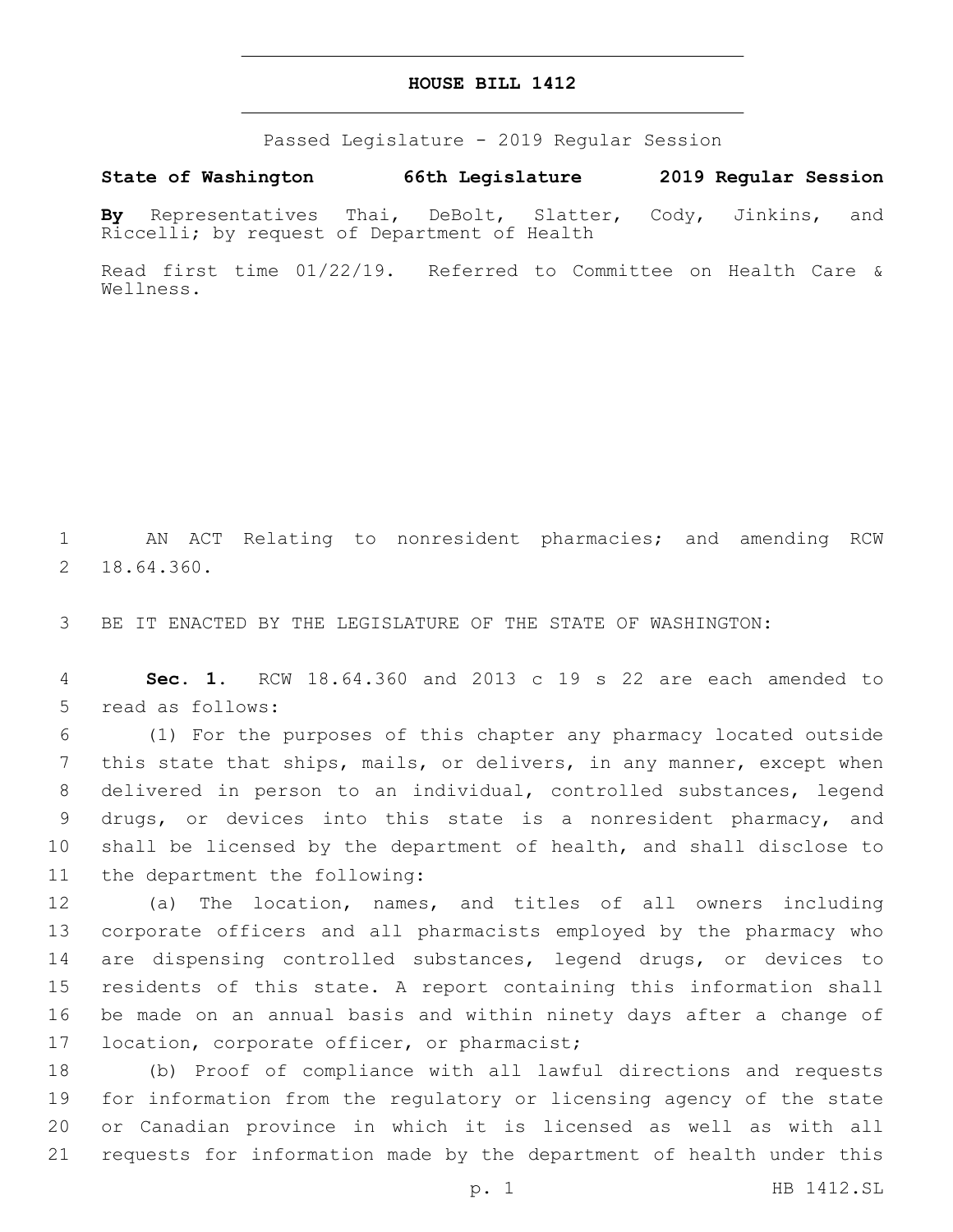section. The nonresident pharmacy shall maintain, at all times, a valid unexpired license, permit, or registration to operate the pharmacy in compliance with the laws of the state or Canadian 4 province in which it is located. As a prerequisite ((to be licensed by the department of health, the nonresident pharmacy shall submit a copy of the most recent inspection report issued by the regulatory licensing agency of the state or Canadian province in which it is 8 <del>located;</del>)) for initial licensure and renewal of a license by the department of health, the nonresident pharmacy must submit a copy of an inspection report:

 (i) Conducted by an inspection program approved by the commission as having substantially equivalent standards to those of the 13 commission; and

 (ii) Issued within two years of application or renewal of a license; and

 (c) Proof that it maintains its records of controlled substances, legend drugs, or devices dispensed to patients in this state so that the records are readily retrievable from the records of other drugs 19 dispensed.

 (2) Any pharmacy subject to this section shall, during its regular hours of operation, provide a toll-free telephone service to facilitate communication between patients in this state and a pharmacist at the pharmacy who has access to the patient's records. This toll-free number shall be disclosed on the label affixed to each container of drugs dispensed to patients in this state.

 (3) A pharmacy subject to this section shall comply with commission rules regarding the maintenance and use of patient 28 medication record systems.

 (4) A pharmacy subject to this section shall comply with commission rules regarding the provision of drug information to the patient. Drug information may be contained in written form setting forth directions for use and any additional information necessary to assure the proper utilization of the medication prescribed. A label bearing the expiration date of the prescription must be affixed to each box, bottle, jar, tube, or other container of a prescription that is dispensed in this state by a pharmacy subject to this 37 section.

 (5) A pharmacy subject to this section shall not dispense medication in a quantity greater than authorized by the prescriber.